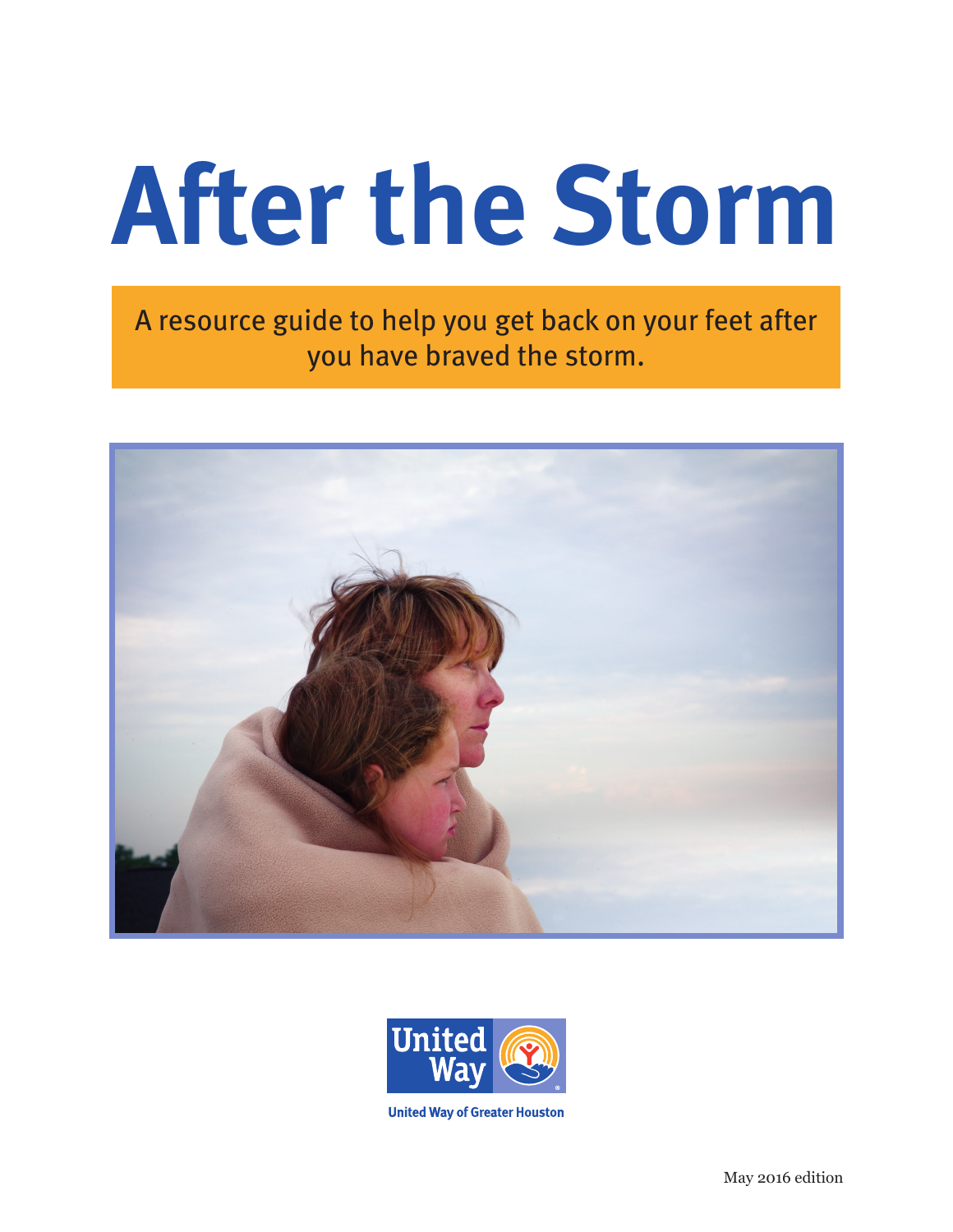# **After the Storm Resource Guide**

A resource guide to help you get back on your feet after you have braved the storm

Dear Friends,

United Way of Greater Houston has created After the Storm for you to use as a resource toward rebuilding your life. Whether you are trying to provide basic needs like food, shelter, and clothing, or you are struggling with the stress that is a major part of crisis recovery, you will find important and helpful information in this booklet. This booklet is also available online at unitedwayhouston.org for your convenience.

The 2-1-1 Texas/United Way HELPLINE is always available, 24 hours a day, seven days a week. Let 2-1-1 be your first call when you don't know who to call. Trained HELPLINE specialists are always available to listen to your questions, understand your needs and help you identify resources tailored to your specific situation.

There are no words that can ease the losses you have experienced. There are, however, many resources that can help you take those difficult steps toward recovery. Please know that United Way is here to help.

Very truly yours,

anne M. Bahi

*Anna M. Babin* President and CEO

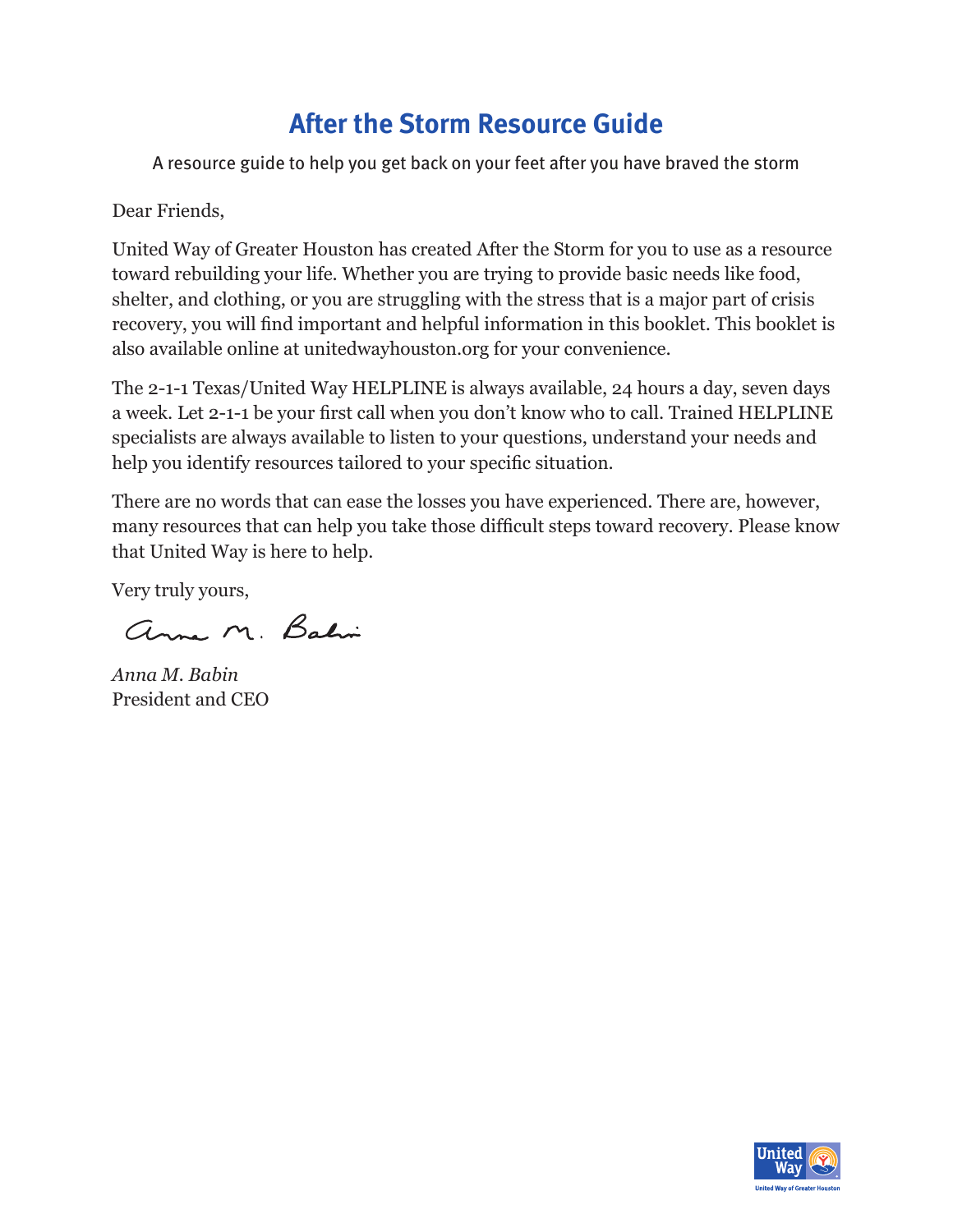### **Introduction**

#### **After the Storm**

Hurricanes…tornados…earthquakes…tropical storms…floods…when the forces of nature are unleashed, the results are often devastating. There is little anyone can do to prevent or reduce the power of these natural disasters.

This booklet is intended to serve as a guide along the path to recovery.

#### **When a Crisis Strikes**

Living through a major crisis produces many different types of feelings. You may feel anxiety, depression, confusion and tension. These feelings may cause a breakdown in our usual coping mechanisms. You may find it hard to function, behave in unexpected ways or have trouble making decisions.

Although a crisis can result in a sense of anxiety, pain or hopelessness that makes it hard to cope, these same feelings can serve as motivation to look for help and develop new coping mechanisms.

That's where this guide comes in. We hope you will use it to guide you as you begin the rebuilding process.

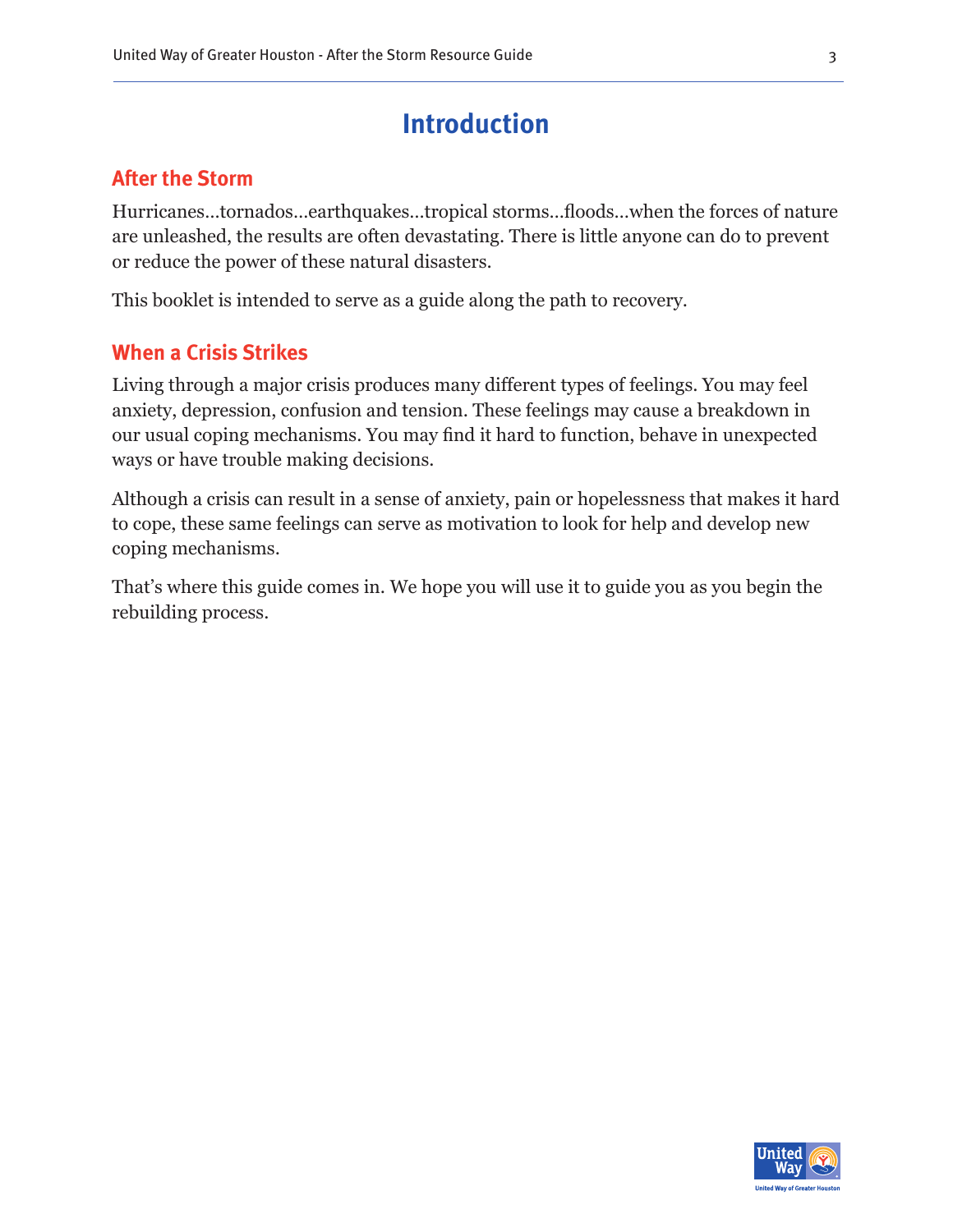# **After the Storm – Next Steps**

Use these checklists to guide your plan of action for recovery.

#### **For Your Family**

- $\square$  List your available financial resources
- $\Box$  Identify other sources of financial assistance
- $\Box$  Make a list of things you will need to replace
- $\Box$  Take photos of damage that has occurred
- $\square$  Stay in touch with family and friends
- $\square$  Consider joining a support group (or start one of your own)
- $\square$  Return to normal routines as soon as possible
- $\Box$  Talk about your feelings

#### **For Your Children**

- $\square$  Give lots of reassuring hugs
- $\square$  Provide factual information about the disaster
- $\square$  Encourage them to talk about their feelings– and be honest about your own
- $\square$  Spend extra time with them at bedtime
- $\Box$  Return to regular schedules for work, play, school and rest
- $\square$  Involve your children in the recovery with specific chores
- $\square$  Praise responsible behavior

#### **For Yourself**

- $\square$  Eat properly and drink plenty of liquid
- $\square$  Exercise helps reduce stress– take a brisk walk
- $\Box$  Don't take on too much as you begin to rebuild
- $\Box$  Get plenty of rest nap if you can't sleep
- $\square$  Talk about your fears and concerns
- Consider talking with a counselor who can help you manage your stress
- $\square$  Don't hesitate to ask for help when you need it

#### **For Your Home or Apartment**

- Contact FEMA (Federal Emergency Management Agency)
- $\square$  Be sure your residence is safe before you return
- $\Box$  Contact your insurance agent– don't guess at your coverage
- $\square$  Get more than one estimate for repairs
- $\square$  Set up a safe place to keep receipts for all your expenses
- $\square$  Determine what you can do by yourself
- $\square$  Determine what you can do with the help of a few friends
- $\square$  Determine what requires an expert (electrical, plumbing, etc.)
- $\square$  Check references carefully
- $\square$  Check contractor and repair firms with the Better Business Bureau

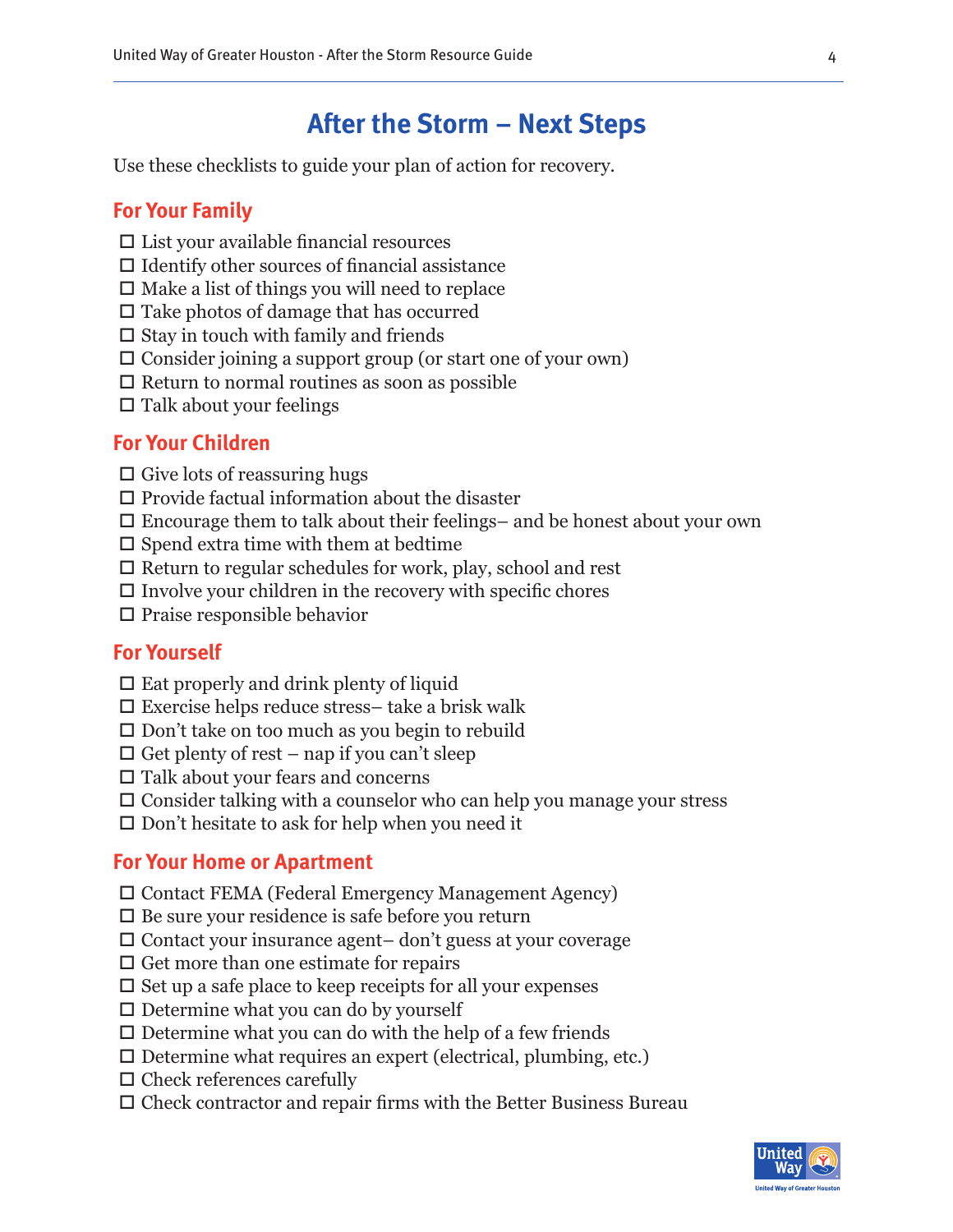# **Things You Can Do for Yourself and Others**

#### **Get Into a Routine**

During this difficult period, it is especially important that you take care of yourself. As quickly as possible, resume your usual activity patterns. Establishing a regular routine will help you and other family members begin the recovery process.

#### **Take Care of Yourself**

Try to eat properly. Choose foods that include the basic food groups and offer a balance of fruits, vegetables, protein, carbohydrates and other essential nutrients. Limit junk foods, especially for children, and drink plenty of fluids. Healthy eating will help you rebuild your strength during the trying times ahead.

Sleeping away from familiar surroundings can be very difficult. Make every effort to get as much sleep as possible so that you will be rested and able to face each day's challenges. Return to regular sleeping times as soon as you are able to do so. This will help your body refresh and restore itself.

#### **Take Control**

Although it may seem that fate has taken charge of your life, it is essential that you reassert control as quickly as possible. Begin to plan for your recovery, even though you may feel that there is little you can do. Assess the damage you have experienced and identify those resources that are available to storm victims. Make a list of tasks each day so that you can celebrate small successes as you build up to larger accomplishments.

#### **Communicate**

Share your feelings with others. You can be sure that everyone affected by the disaster has a story to tell. Do not hesitate to tell about your experience and be a good listener for others who need to talk. Be open about your concerns, ask questions and express your emotions as they surface.

#### **Tune In to Your Children**

You know how overwhelming the disaster has been for you as an adult. Be sensitive to the fact that your children may be particularly in need of your love and attention. Encourage them to talk about their fears. Acknowledge their losses and allow them to take an active role in the recovery process. The structure of a regular routine is especially important for children. Be sure they eat properly and get enough sleep just as soon as conditions permit. At times like these, lots of extra hugs and kisses can be very therapeutic for you and your children.

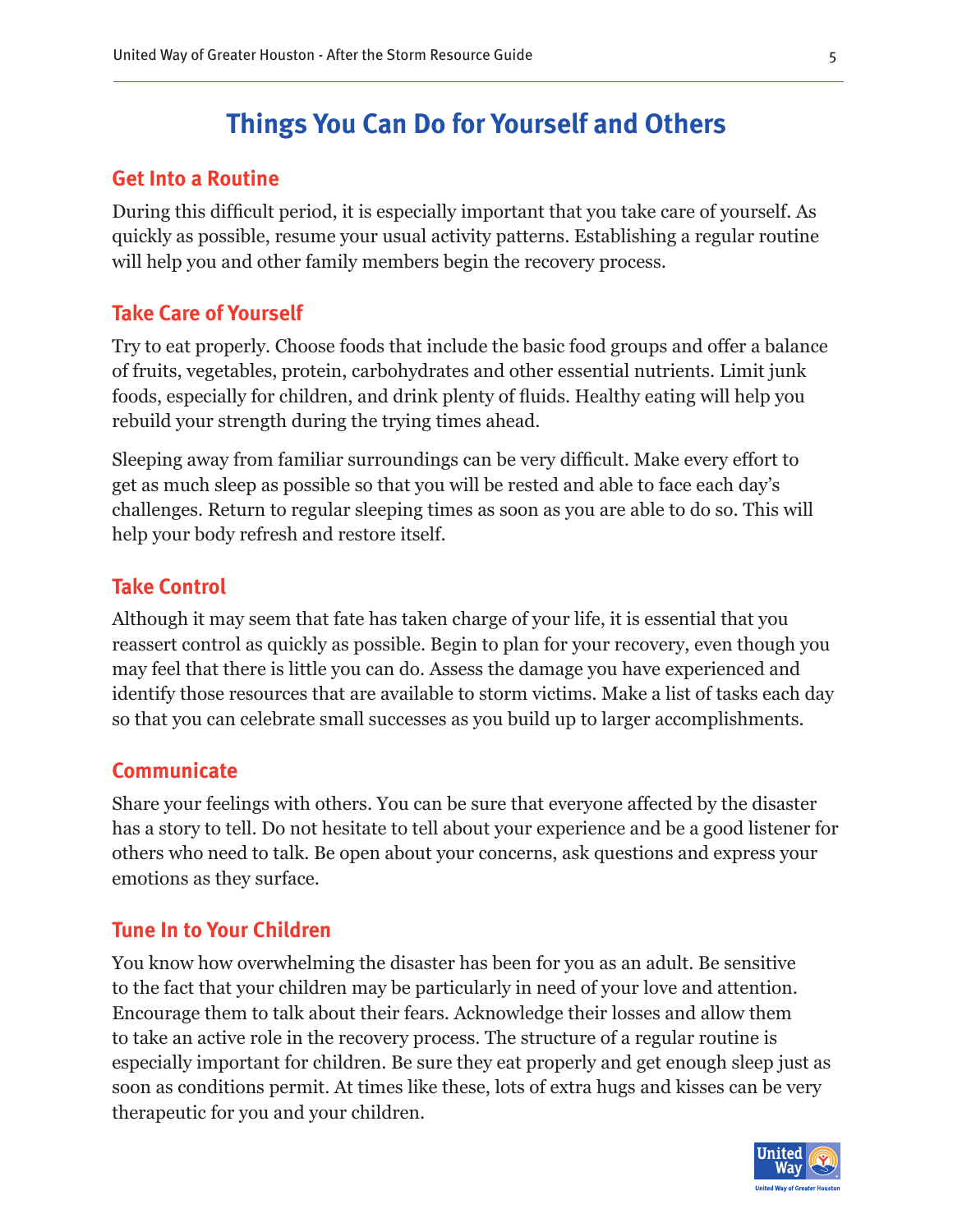# **A Roof Over Your Head**

The experience of homelessness for those who have been forced out of their homes as a result of a natural disaster is particularly devastating. Suddenly, in spite of years of careful planning and saving, you may have lost your home and its valued contents. You may have lost treasured mementos and cherished possessions that are an important part of your history. If this is the case, you have reason to grieve. While no one can truly recapture all that you have lost, there is help available to help you begin again.

#### **FEMA (Federal Emergency Management Agency)**

If your area is declared a national disaster, you may qualify for financial aid. You are encouraged to apply for FEMA assistance or aid, regardless of the extent of the disaster you experienced.

People who suffered damages from the storms are eligible for assistance through various programs offered by FEMA. If you are a renter, you may be eligible for a grant from FEMA to cover Short term rent assistance at a new location. The process involved in applying for FEMA may seem time-consuming. However, you may be missing an important source of financial assistance if you fail to take advantage of this opportunity.

#### **When you apply, please have the following information available:**

- $\square$  Social Security number
- $\Box$  Current and pre-disaster address
- $\square$  Telephone numbers where you can be contacted
- $\square$  Insurance Information
- $\Box$  Total household income
- $\Box$  A routing and account number from your bank (only necessary if you want to have disaster assistance funds transferred directly)

Call the FEMA Helpline or check online if you need additional help or have questions. You can also learn the status of an application, additional services, or the location of specific services.

| FEMA Application Line $\ldots \ldots \ldots \ldots \ldots \ldots \ldots \ldots \ldots 1$ -800-621-FEMA (3362) |  |
|---------------------------------------------------------------------------------------------------------------|--|
|                                                                                                               |  |

You can also apply online at **www.DisasterAssistance.gov**.

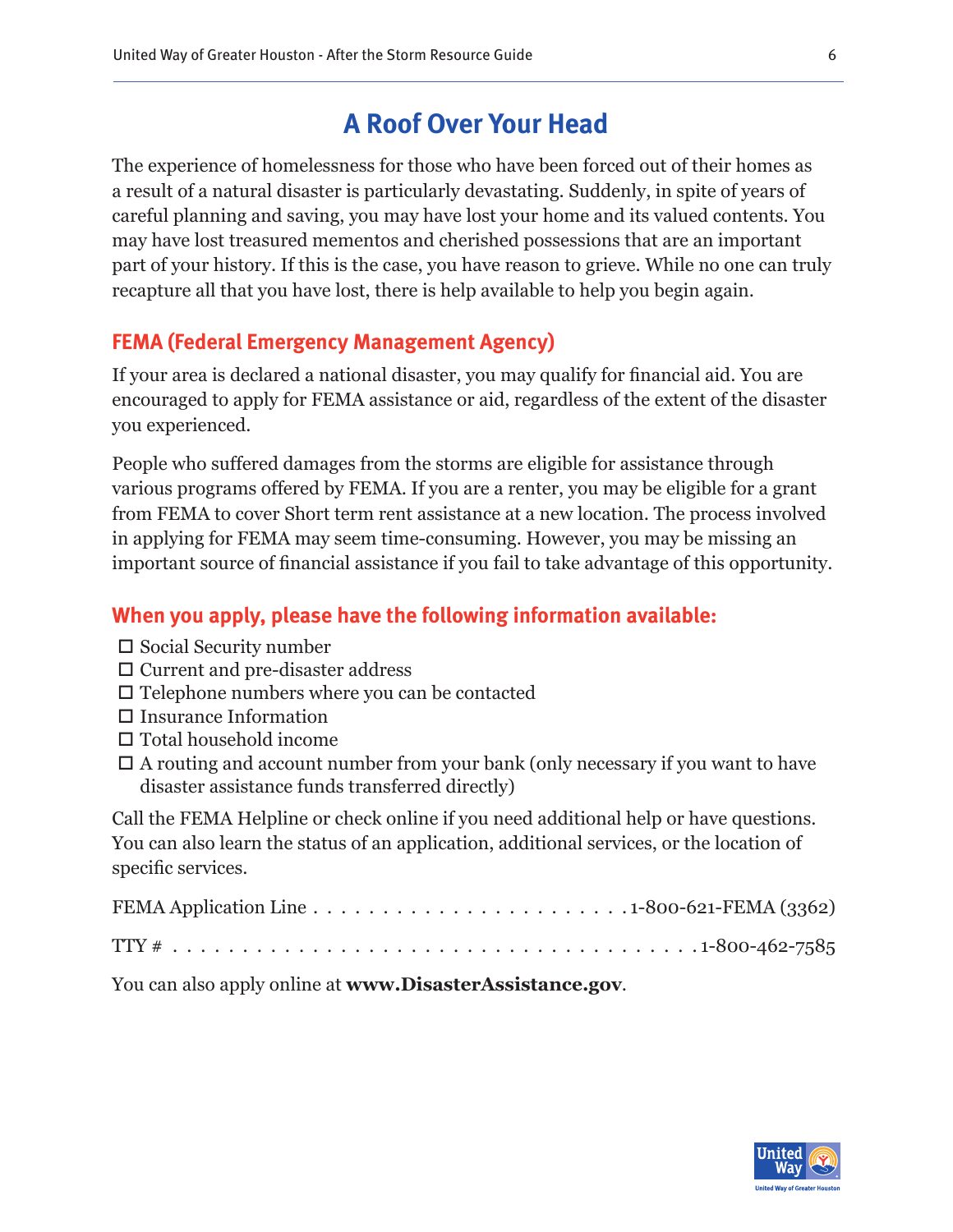# **Additional Resources**

The American Red Cross and the Salvation Army are two organizations that offer a variety of resources, particularly during the early stages following a disaster. Be sure to contact both to determine whether their services meet your current needs.

| 866-526-8300 (Local Houston Office) |
|-------------------------------------|
|                                     |



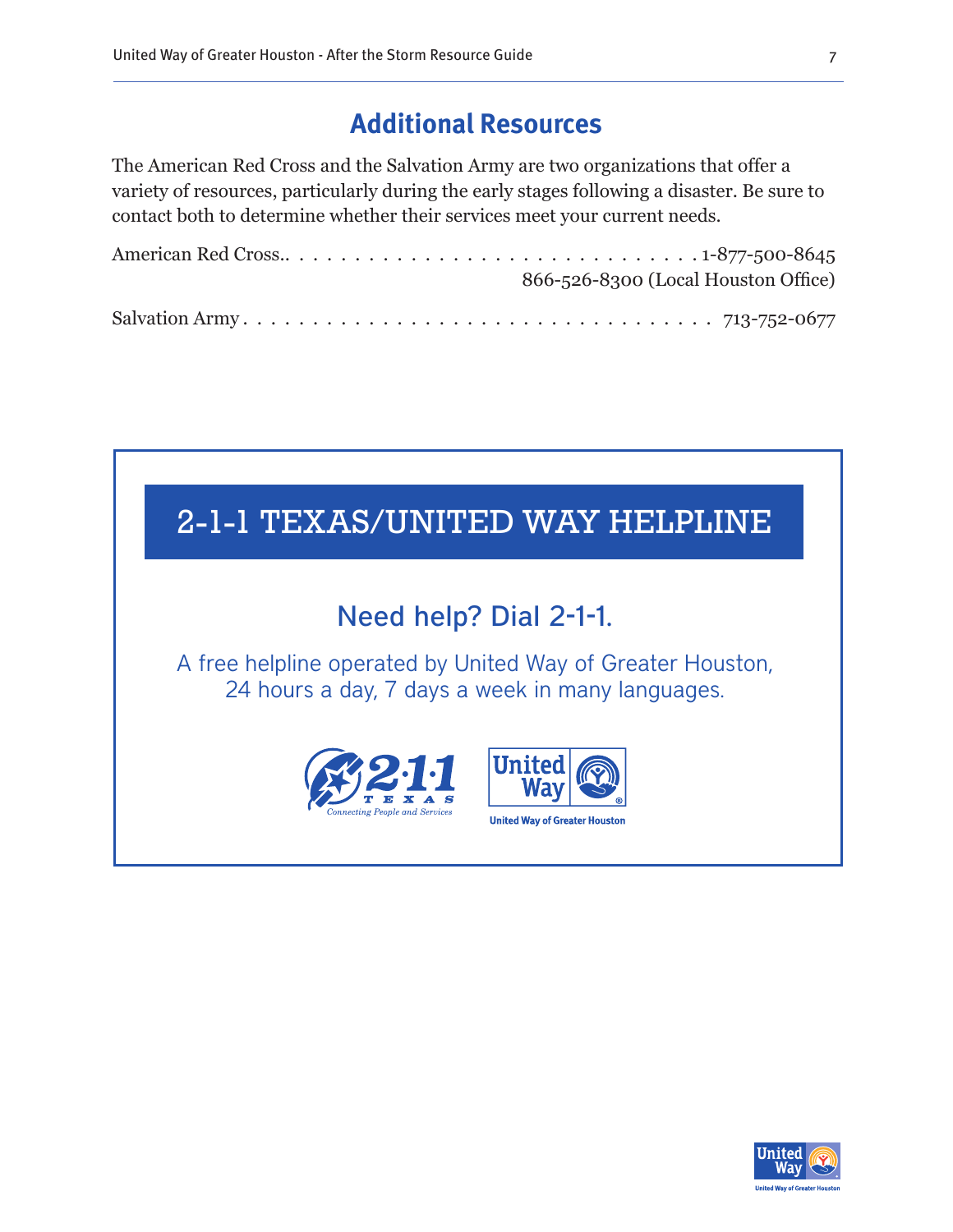# **Take Charge of Your Finances**

You will want to determine whether your financial situation has been affected by the storm. Identify your available financial resources, then list your expenses. Prioritize your expenses so that the basic necessities are paid for first; then you can evaluate how to spend the funds that remain.

If you are concerned about your ability to pay your bills, the Consumer Credit Counseling Service (CCCS) can help you prepare a reasonable budget. CCCS can also help you negotiate a manageable repayment plan for your outstanding debts. There is no fee for services, but you must have some income in your household.

Make a list of all those with whom you do business and inform them of your circumstances if you are concerned about your ability to pay your bills. You may be able to postpone or reduce payments. Keep records of all such conversations and keep copies of everything for your files.

To avoid some consumer pitfalls following the disaster, you may contact the Better Business Bureau (BBB), the Texas Attorney General's Consumer Protection Hotline or the Texas Department of Insurance for information about how to protect yourself against consumer fraud.

#### **Financial Services and Consumer Advice**

| Texas Attorney General $\ldots \ldots \ldots \ldots \ldots \ldots \ldots \ldots \ldots \ldots \ldots 1-800-621-0508$ |
|----------------------------------------------------------------------------------------------------------------------|
|                                                                                                                      |

#### **Legal Services**

|--|--|--|--|--|--|--|--|--|--|--|--|--|--|--|--|--|--|--|--|--|--|--|--|--|--|--|--|

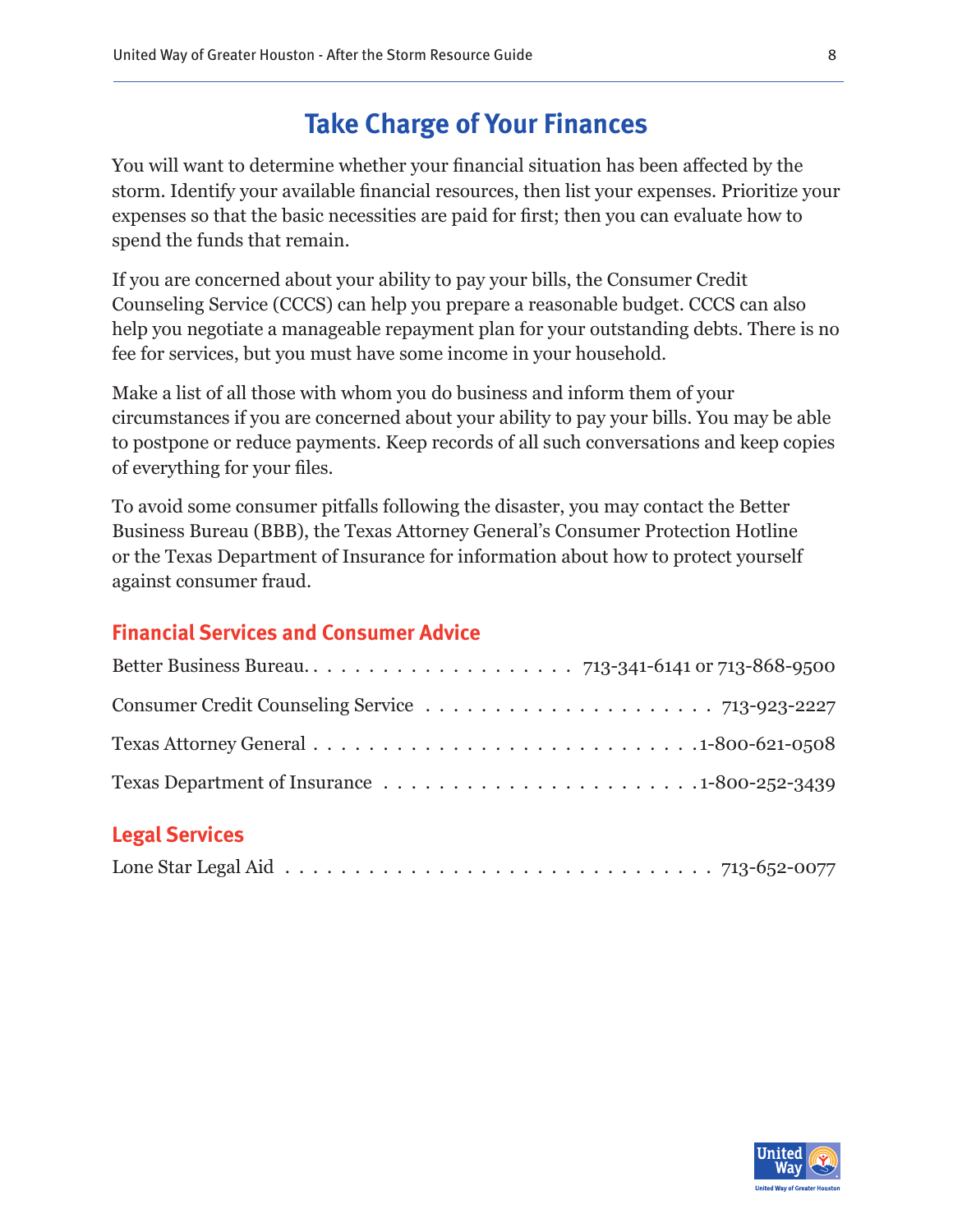## **When You Need Someone to Talk To**

You have experienced a major life crisis. Whatever the nature of your loss – your home, your possessions, a friend or loved one – you will pass through many stages of grief. Shock, anger, fear and sadness are normal emotions associated with the grieving process. Don't feel that you have to deal with these feelings alone. There are numerous counseling services available at low or no cost to you. Family and individual counselors, therapists and other mental health professionals have the skills needed to guide you through this difficult time.

This is no time for heroics – reach out for help when you feel the need.

#### **Counseling**

Disaster Related Crisis Counseling (24 hours) . .713-970-7070

The primary goal of these programs is to alleviate the suffering experienced by survivors and victims of disasters. Services include, but are not limited to:

- Coordination of disaster mental health services
- Development of crisis counseling and brief therapy programs

| Houston Galveston Institute $\ldots \ldots \ldots \ldots \ldots \ldots \ldots \ldots \ldots$ 713-526-8390 |  |
|-----------------------------------------------------------------------------------------------------------|--|
| Innovative Alternatives - Bay Area832-864-6000                                                            |  |
|                                                                                                           |  |
|                                                                                                           |  |

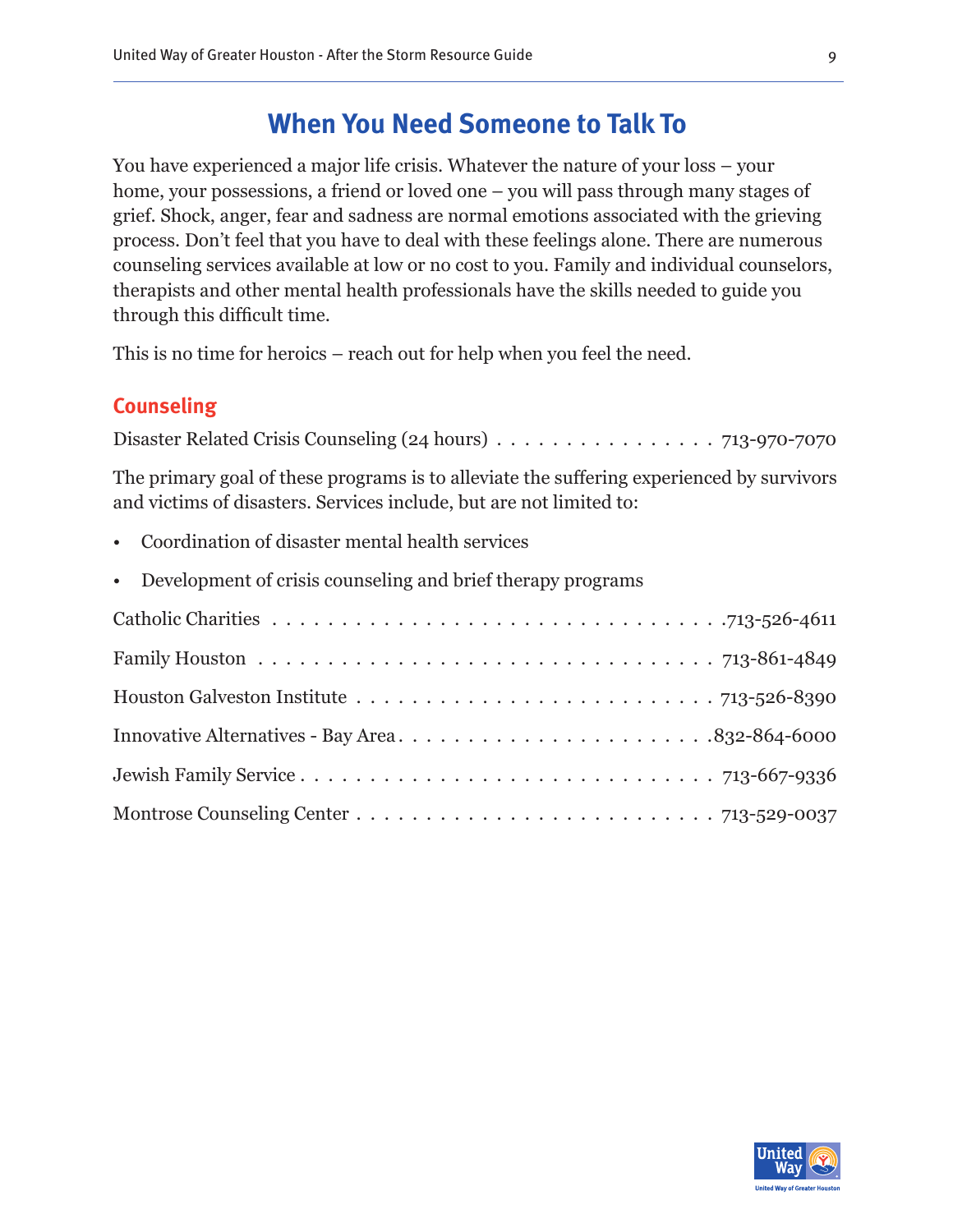# **Your Good Health**

It is very important that you take care of yourself and other family members who have been through this crisis. Be sure to take your regular medications (insulin, blood pressure, antidepressant, etc.) and don't hesitate to seek medical help if you feel sick following the confusion and anxiety as a result of this disaster.

A variety of health care resources are available for you as you need them and you are encouraged to take advantage of them promptly. Your normal resistance to illness may have been lowered as a result of the stress you have been experiencing. You want to make every effort to build yourself up again. Take your vitamins, eat properly, get enough sleep and seek medical help quickly if you or your children begin to feel ill.

#### **Houston-Area Healthcare Resources**

In stressful circumstances, people may try to escape their problems through excessive use of alcohol or drugs. Using this method to deal with difficult situations often creates a whole new set of problems and causes more stress for everyone involved. If you suspect that you or a family member are misusing alcohol or drugs, you may want to turn to a professional who has experience in this area.

#### **Alcohol and Drug Abuse**

| The Council on Recovery $\dots \dots \dots \dots \dots \dots \dots \dots \dots \dots \dots$ 713-942-4100 |  |
|----------------------------------------------------------------------------------------------------------|--|
| Fort Bend Regional Council on Alcohol/Drug Abuse 281-207-2400                                            |  |

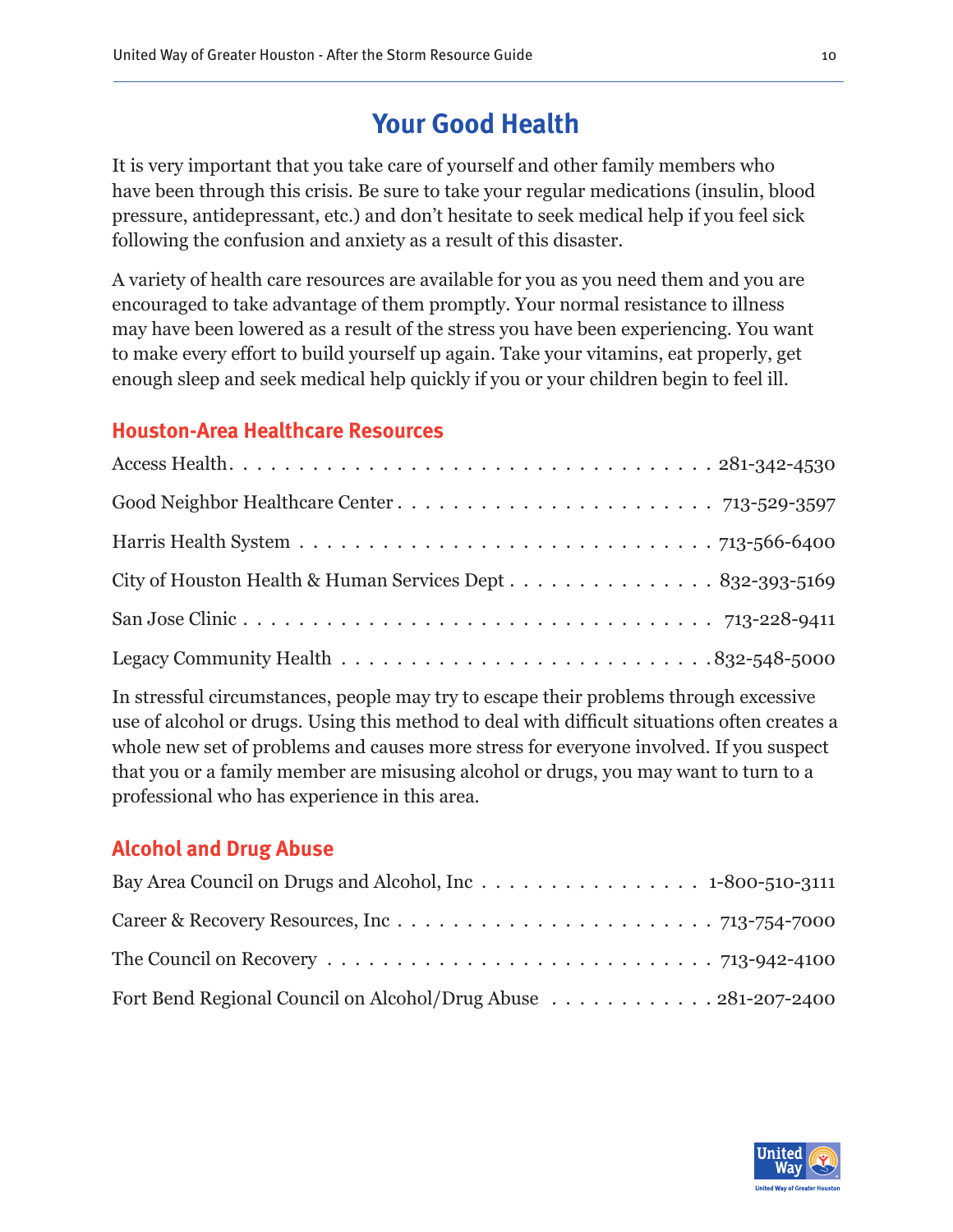# **Getting Back to Work**

If you have lost your job as a result of the disaster, you may be eligible for unemployment benefits. Unemployment benefits are available through the Disaster Unemployment Assistance (DUA).

You will want to apply for unemployment benefits as soon as possible as this may affect the amount of money you receive. You must make your application in person at any Texas Workforce Commission office. You can call for eligibility requirements and for the location of the office nearest to you.

To be eligible for help under Disaster Unemployment you must:

- Have worked or been scheduled to work in the disaster area, but because of the disaster no longer have a job, a place to work in the area, or you could not get to your work because of disaster damage; or
- Have become the head of the household and need employment because the head of household died as a result of the disaster.
- If you were self-employed but have lost all or part of your livelihood as a result of this disaster, you must provide an income tax form (Schedules SE and Schedule C or Schedule F) or other proof of your self-employment to receive disaster unemployment benefits.

You can call 1-800-621-FEMA (TTY: 1-800-462-7585) or the Texas Workforce Commission at 1-800-939-6631.

#### **Employment**

| Family Services of Greater Houston (Veterans) 713-861-4849                                              |  |
|---------------------------------------------------------------------------------------------------------|--|
|                                                                                                         |  |
| Houston Area Urban League $\ldots \ldots \ldots \ldots \ldots \ldots \ldots \ldots \ldots$ 713-393-8700 |  |
|                                                                                                         |  |
| (http://www.wrksolutions.com)                                                                           |  |

#### **Other Benefits**

Supplemental Nutrition Assistance Program  $(SNAP)$ ............. 2-1-1 option 2

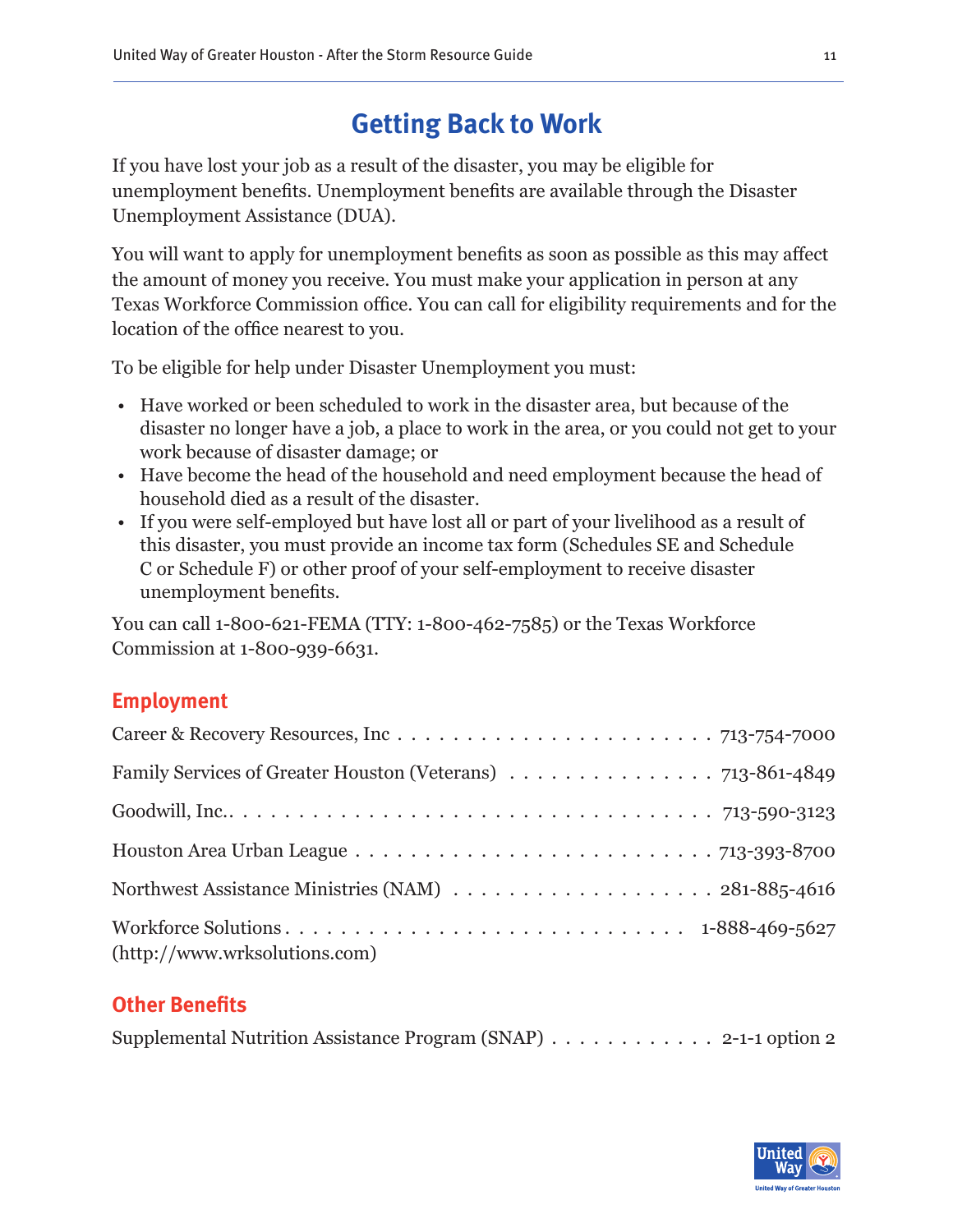# **When a disaster strikes, people react in many different ways**

#### **Heroism**

In the midst of a life-threatening emergency adrenaline begins pumping hard and fast. The "fight or flight" instinct of self-preservation kicks into high gear. We have all heard the stories of heroism that take place following a disaster by ordinary people as they performed amazing acts of bravery helping neighbors to safety and rescuing those unable to help themselves. Perhaps you were one of these heroes, or perhaps you witnessed someone acting courageously without thought of personal safety.

#### **Confusion**

As the height of the disaster subsides, confusion sets in. There is much activity associated with locating loved ones, confirming the whereabouts of friends and neighbors and, finally, returning to assess the damage. Finally, there is much uncertainty about what to do next.

#### **Disillusionment**

In the days and weeks that follow the disaster, there is a fuller realization of the extent of the damage. It often becomes evident that many familiar aspects of everyday life have changed. There is also the recognition that demands for needed resources far exceed supply.

There is sometimes frustration and anger about the paperwork and time-consuming activities that seem to accompany each step of the disaster relief process. Services appear to be very limited and delays may seem endless. Gradually, the reality of the extensive damage caused by the storm begins to sink in.

#### **Recovery**

Each person and each crisis is different. There is a real grieving process that must take place. There have been many kinds of loss. It may seem that nothing will ever be the same. The steps to recovery may seem insurmountable, but each step forward takes you closer to getting your life back on track.

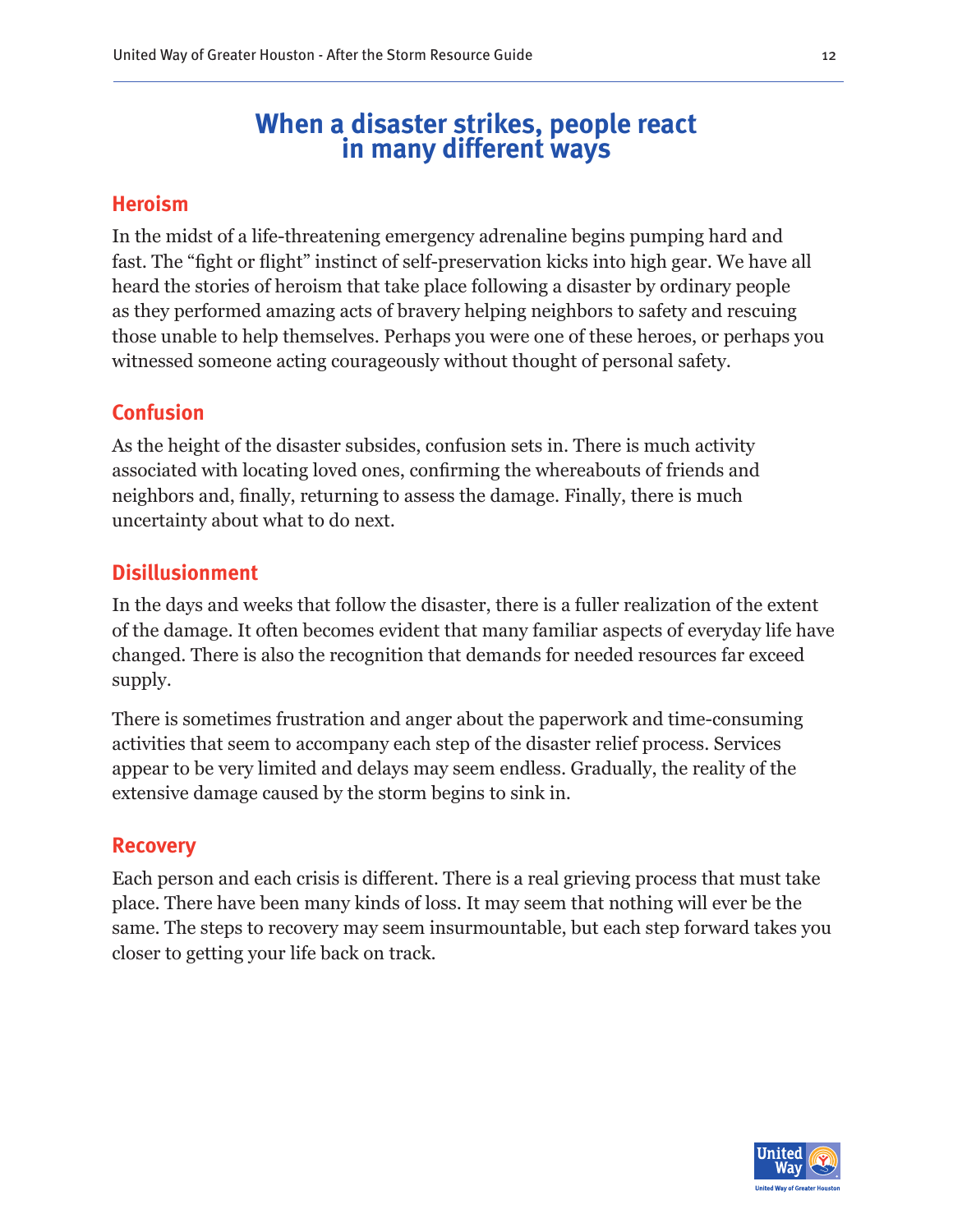# **24-Hour Emergency Services**

#### **Abuse, Battered Women**

| *FamilyTime Foundation, Inc. - Crisis Helpline 281-446-2615 |  |
|-------------------------------------------------------------|--|
| *Fort Bend County Women's Center - Hotline 281-342-4357     |  |
|                                                             |  |
|                                                             |  |
| Resource and Crisis Center of Galveston County 409-763-1441 |  |

#### **Abuse, Child / Elderly & Disabled**

#### **Disaster (Fire, Flood, Etc.)**

#### **Information & Referral**

| $*$ 2-1-1 Texas/United Way HELPLINE 2-1-1 or 713-957-HELP |
|-----------------------------------------------------------|
| or 1-877-544-7905                                         |

Text the number 898211 and write Houstonflood in the message bar to receive updated information on flood recovery from 2-1-1.

#### **Mental Health**

|--|--|

#### **Poison**

| <b>Police</b> (Emergencies only) $\ldots \ldots \ldots \ldots \ldots \ldots \ldots \ldots \ldots \ldots \ldots \ldots$ 9-1-1 |  |  |  |  |  |  |  |  |  |  |  |  |  |
|------------------------------------------------------------------------------------------------------------------------------|--|--|--|--|--|--|--|--|--|--|--|--|--|